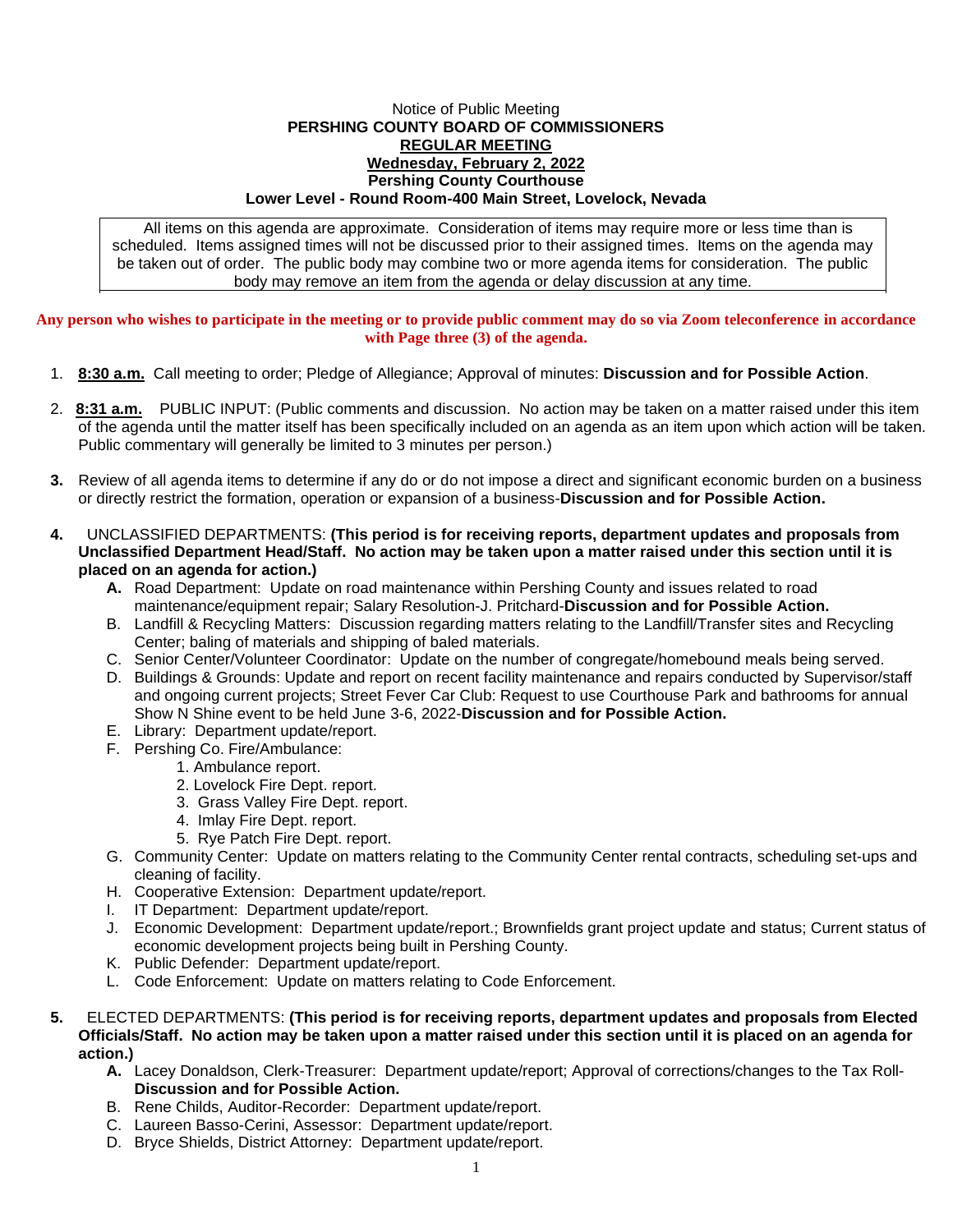- E. Judge Karen Stephens, Justice Court: Department update/report.
- F. Jerry Allen, Sheriff: Update/report on matters relating to the Pershing County Sheriff's Office; Salary Resolution-V. Phillips-**Discussion and for Possible Action**.
- 6. Derby Field Airport: Update on matters relating to the Derby Field Airport.
- **7.** Sam Sanders, Uprise Fiber: Request for Letter of Support for project to connect fiber to the home build for the City of Lovelock and the surrounding areas in Pershing County and is requesting a Letter of Support to submit with application for a federal grant to help fund the project through the USDA's ReConnect program which is due February 22, 2022- **Discission and for Possible Action.**
- 8. Museum Board: Jesse Lee Reno Chapter 1422 of E. Clampus request to erect historical monument at the Marzen House Museum; Request for approval to reallocate grant CC-22-01-016 in the amount of \$6,150.00 to include social media avenues including but not limited to Google Ads, Facebook Advertising, hiring person to manage the social media accounts and billboard advertising (matching funds to be covered by volunteers and Museum Budget); Approval of deaccenting inventory items to be auctioned at a Reno Auction house-**Discussion and for Possible Action.**
- **9.** Unionville Cemetery: Approval of perpetual ROW (Right of Way) grant N-59759 Exhibit A General Terms and Conditions-**Discussion and for Possible Action.**
- 10. Board appointments/resignations: Museum Board; Television District; Cemetery Board; Pershing County Economic Development Authority Board; Library Board of Trustees; Planning Commission; Solid Waste Management & Recycling Board; Volunteer Advisory Board-**Discussion and for Possible Action**.
- 11. **10:00 a.m.** PLANNING & BUILDING DEPARTMENT/IMLAY WATER SYSTEM MATTERS/PERSHING ELECTRICAL:
	- A. Department written update/report.
	- B. Submittal of Monthly Building Permits/fees collected.
	- C. Submittal of Monthly Business License applications and fees collected.
	- D. Submittal of Monthly Water Report/fees collected from the Imlay Water System.
- 12. Update from Emergency Management relating to the COVID-19; List of proposed projects, prioritizing and changing/amending the projects for allocation of the Covid-19 American Rescue Plan funding for Pershing County in the amount of \$1,306,252.00-**Discussion and for Possible Action.**
- 13. Litigation Meeting.
- 14. Execution of "Subdivision Settlement Participation Forms" and releases pursuant to the One Nevada Agreement on Allocation of Opioid Recoveries ("One Nevada Agreement") previously agreed upon for participation in settlements with (1) the State of Nevada and opioids distributor defendants AmerisourceBergen Drug Corporation, Cardinal Health, and McKesson as listed in Exhibit C to the One Nevada Agreement, and (2) the State of Nevada opioid manufacturer defendant Janssen/Johnson & Johnson as listed in Exhibit C to the One Nevada Agreement; and (B) Execution of an "Amendment No. 1 to the One Nevada Agreement on Allocation of Opioid Recoveries" regarding a reduction in attorney's fees to the One Nevada Agreement for purposes of these two settlements only-**Discussion and for Possible Action.**
- 15. Report from Legal Counsel.
- 16. Report from Administrative Assistant/HR Rep.-County Commissioner's Office.
- 17. Items for future agendas-**Discussion and for Possible Action.**
- 18. Correspondence.
- 19. Board Member reports of meetings attended/Board Liaison reports of meetings attended. (Nevada Works, Safety, Hospital Board, Emergency Management, Cemetery, Recreation Board, WNDD, Pe. Co. Economic Dev./, Community Center, Airport Advisory Board; Museum Advisory Board, Library Board, Senior Center Advisory Board, Central Nevada Water Authority, Planning Board, Broadband Advisory Board, 911 Committee, Solid Waste Management Recycling Advisory Board, Pe. Co. Volunteer Advisory Board, T. V. Board, Frontier Coalition, Humboldt River Water Basin Authority.)